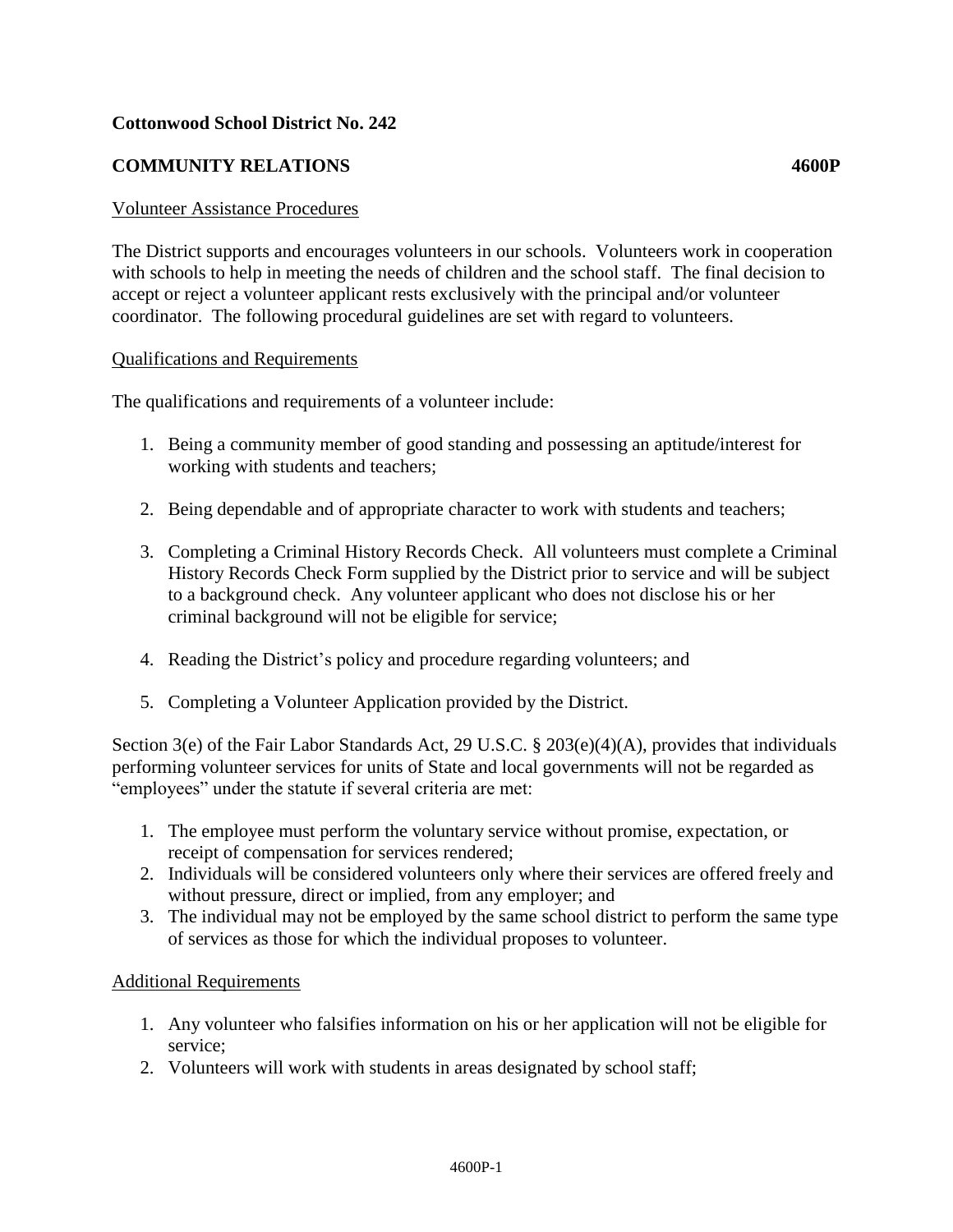- 3. Volunteers will treat all students equally regardless of gender, gender identity and expression, sexual orientation, race, religion, or culture and will refrain from making any comments that can be construed as racist, sexist, homophobic, transphobic, or bigoted;
- 4. Volunteers must refrain from promoting religious doctrines or beliefs, political candidates or parties, or commercial products;
- 5. Disciplinary issues should be referred to the student's teacher;
- 6. Volunteers may not be in possession of or under the influence of alcohol or illegal substances; and
- 7. Smoking or the use of tobacco products is not permitted on school grounds or supervised trips.

If a volunteer is unwilling to agree to the requirements of the District's policy and procedure regarding volunteers, the Principal will inform the applicant that he or she may not perform volunteer services in the District.

## Background Check

The District shall conduct, at District expense, a State criminal records check on all volunteers who have contact with students on a regularly scheduled and/or continuing basis, or who have supervisory responsibility for children at a school site or on school-sponsored trips. No volunteer shall be utilized to supervise students, or deemed to have the authority to supervise students, unless the volunteer has been designated to supervise students by the Principal or designee and the volunteer has undergone the required background check.

If the background check reveals evidence of convictions as identified in the list below or other concerns regarding past behavior, the candidate will not be recommended.

- 1. Convicted of any crime against persons;
- 2. Found to have sexually assaulted or exploited any minor or to have physically abused any minor;
- 3. Found by a court in a domestic relations proceeding to have sexually abused or exploited any minor or to have physically abused any minor or their spouse; or
- 4. Found in any disciplinary board final decision to have sexually abused or exploited any minor or to have physically abused any minor or their spouse.

If a criminal background check reveals a conviction or pending charge which substantially relates to the nature of the position and which the candidate failed to disclose as required on the District application form, his or her application for volunteer assignment may be rejected.

If the criminal background check confirms a conviction or pending charge which the candidate acknowledged on the application form, a determination shall be made, in consultation with legal counsel, whether or not to reject the application based upon a consideration of the circumstances of the conviction/pending charge and whether the circumstances substantially relate to the nature of the particular position for which the candidate has applied.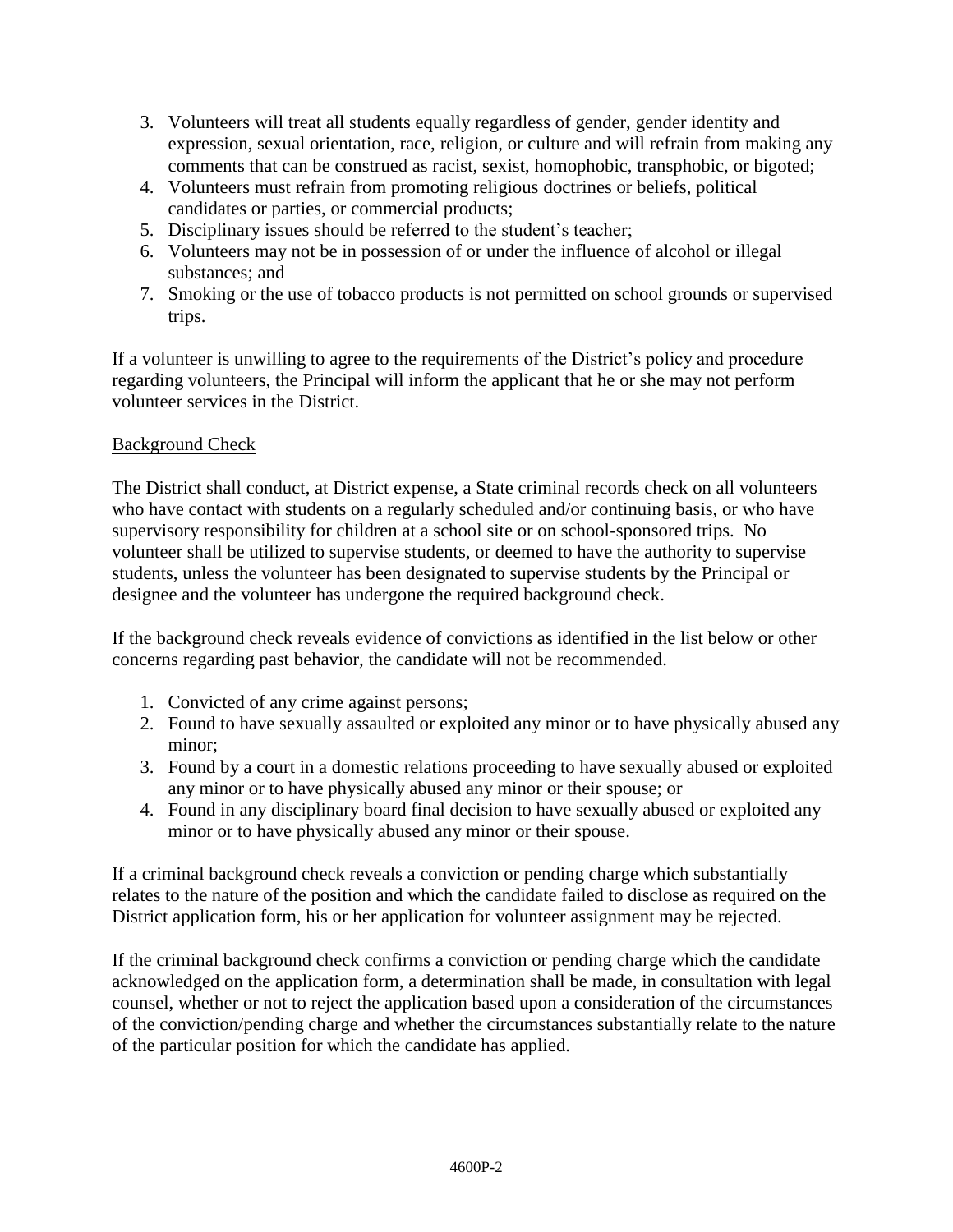#### Selection and Placement of Volunteers

Placement of volunteers shall be the responsibility of the building Principal who shall base placement decisions on data regarding staff needs. Volunteers shall not make decisions regarding students or other personnel. No volunteer shall be placed unless a need has been identified and approved by the building Principal.

## Supervision

All volunteers shall provide assistance only under the direct supervision of a member of the professional administrative and/or teaching staff. Volunteers who assist in the District on a scheduled and/or continuing basis shall be provided with a written task description detailing responsibilities and expectations, as well as specific qualifications that may be required.

Volunteers who jeopardize the security or safety of a facility or office may be denied access to the school. Additionally, volunteers who are inappropriately dressed may be denied access to the school.

If a volunteer is injured while on school premises or providing volunteer services, he or she will report this injury to the building Principal as soon as reasonably possible.

#### Relationship Between Schools and Volunteers

When arriving at school during regular school hours, volunteers will sign in and be issued a badge.

School staff will be courteous to volunteers and show respect for their contributions. Likewise, volunteers will be expected to extend courtesy and respect to school staff.

Any issues that may arise will be referred to the volunteer coordinator or Principal as appropriate.

All volunteers working in schools will be under the direct supervision of a member of the school's staff. Periodic assessments should be made to ensure volunteers are working productively with students.

#### Orientation and Training

The Superintendent/designee shall develop orientation materials to be provided to all volunteers who have contact with students on a regularly scheduled or continuing basis. These materials shall include, but not be limited to, pertinent policies and safety and emergency procedures. Volunteers shall be provided appropriate training at the building level consistent with their tasks and existing District standards. This training shall be developed under the leadership of the Principal. Exceptions would be District-wide programs established by the administration whereby general volunteer programs would be defined.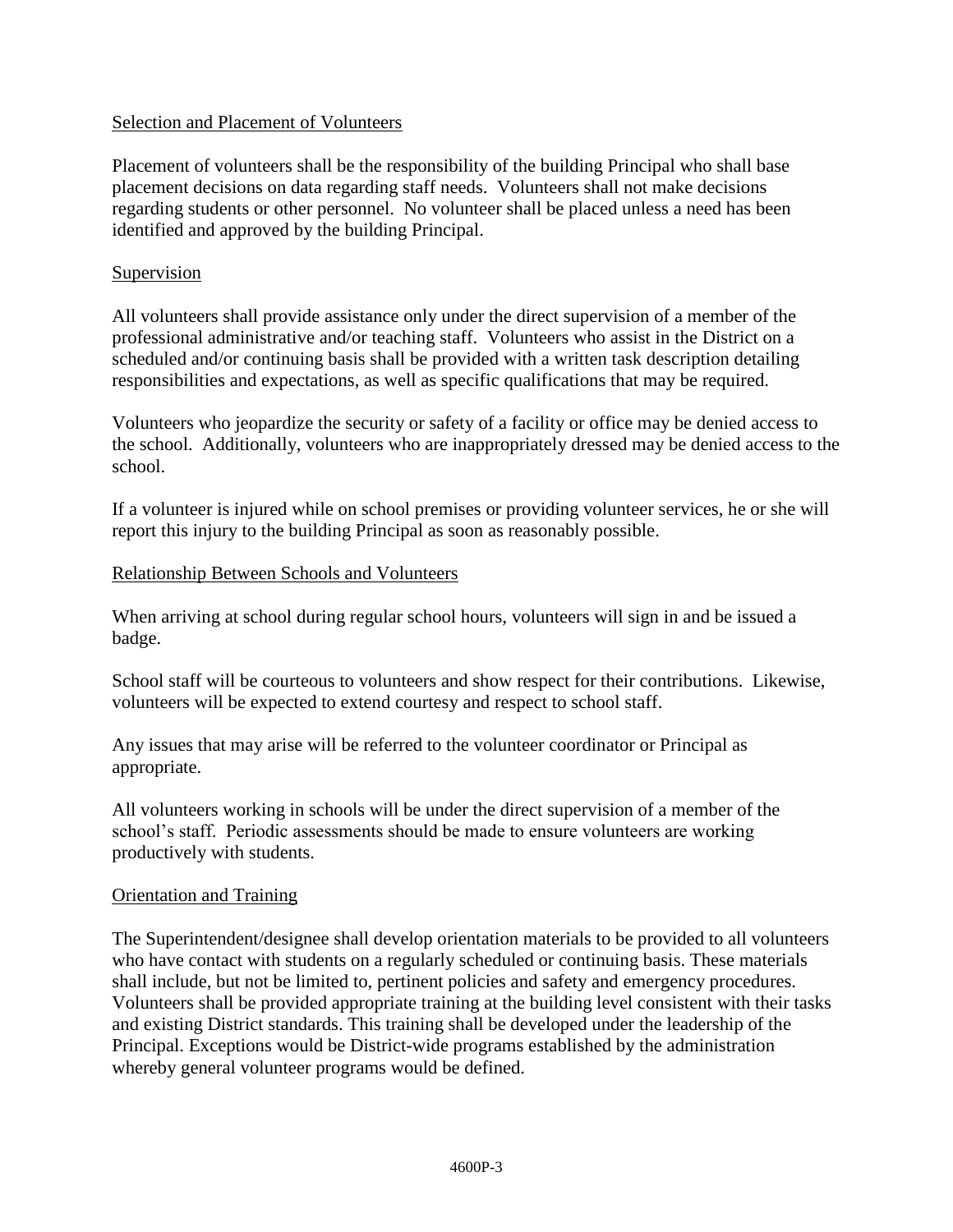Each school should thoroughly orient volunteers to the duties they will perform. Volunteers also should be acquainted with the overall operation of the school, including what is expected of all employees and volunteers. They should be cautioned to discuss school matters outside of school only in a responsible manner.

- 1. Training at local schools should not be held simultaneously with school-sponsored functions. Volunteers should not have to choose between attending a school function or a volunteer training. However, it is appropriate to hold trainings prior to or immediately following a school-sponsored event.
- 2. Each volunteer coordinator will provide all volunteers with a handout of expectations, guidelines and procedures specific to the school.
- 3. All volunteers will be oriented on the following:
	- A. Volunteer guidelines, policies, and procedures;
	- B. Expectations for creating positive school climate;
	- C. Safety and security issues;
	- D. Confidentiality: All communications are to be kept strictly confidential. Information about students may be shared only with the teacher, principal, or guidance counselor of the school;
	- E. Transportation;
	- F. Dress code;
	- G. Sexual harassment; and
	- H. Blood borne pathogens
- 4. Volunteers may receive initial training from any Cottonwood School District school or from the District office. When a volunteer is trained away from the local schools, the District volunteer coordinator who conducts the training must provide the volunteer's name to the local school volunteer coordinator.
- 5. The volunteer coordinator will notify the volunteer specialist of training dates. These will be posted at the District office or on the District website.
- 6. At the beginning of each school year, schools are encouraged to have multiple training sessions at various times of the day. Beginning in October, the District's volunteer coordinator will hold one training session at the District office or at a local school each month.

## Duties and Responsibilities

A volunteer's assignment shall be limited to assisting staff members with duties such as routine tutorial, clerical, housekeeping, and material preparation tasks. The assignment shall be limited to situations which may be supervised by a certificated staff person. In some instances, volunteers may perform clerical and material preparation tasks away from the school site. Volunteers with special talents, hobbies or experiences may share those with students on a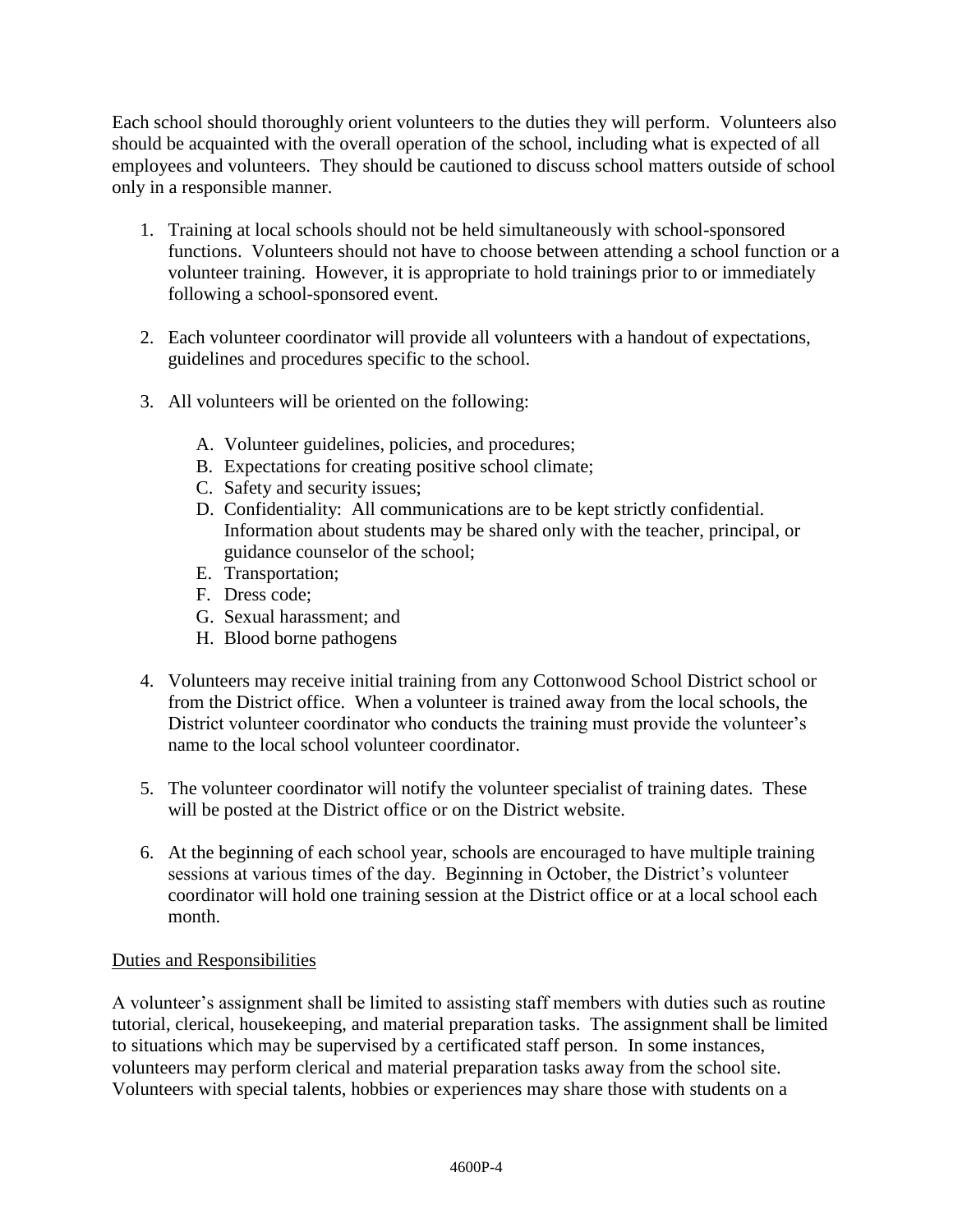scheduled basis in a suitable educational setting. Volunteers will not discuss the performance or actions of students except with the student's teacher, counselor, or principal.

Additional specific areas in which a volunteer may be used are as follows:

- 1. Reading stories to students;
- 2. Assisting in supervising the loading and unloading of buses;
- 3. Helping in learning centers, computer labs, libraries, cafeterias, offices, etc.;
- 4. Lecturing on special topics;
- 5. Assisting with technology;
- 6. Helping to set up science experiments;
- 7. Acting as host for school functions;
- 8. Providing exhibits;
- 9. Arranging and assisting in field trips;
- 10. Assisting in supervising playgrounds;
- 11. Tutoring;
- 12. Contacting groups of parents by telephone;
- 13. Organizing parents for special projects;
- 14. Mentoring; and
- 15. Participating in business and community partnerships.

Volunteers will supplement and enrich programs and services in the District but will not substitute for employee activities and functions.

#### Termination

Although the District is not limited to the reasons below, a volunteer can be terminated for the following:

- 1. Breach of confidentiality concerning student or other privileged information;
- 2. Unlawful conduct or breach of the District rules and regulations;
- 3. Physical or emotional stress which incapacitates the volunteer;
- 4. Inability to cooperate and work effectively with site staff and students;
- 5. Activities that threaten the order or security of the site or the safety of the volunteer;
- 6. Erratic or unreliable attendance or behavior;
- 7. Unsatisfactory service;
- 8. Sexual misconduct;
- 9. Providing falsified information on the application;
- 10. Establishing inappropriate relationships with youth served; and
- 11. Criminal charges or conviction of a crime.

A volunteer may be asked to terminate his or her services when, in the judgment of the administrator, circumstances necessitate termination.